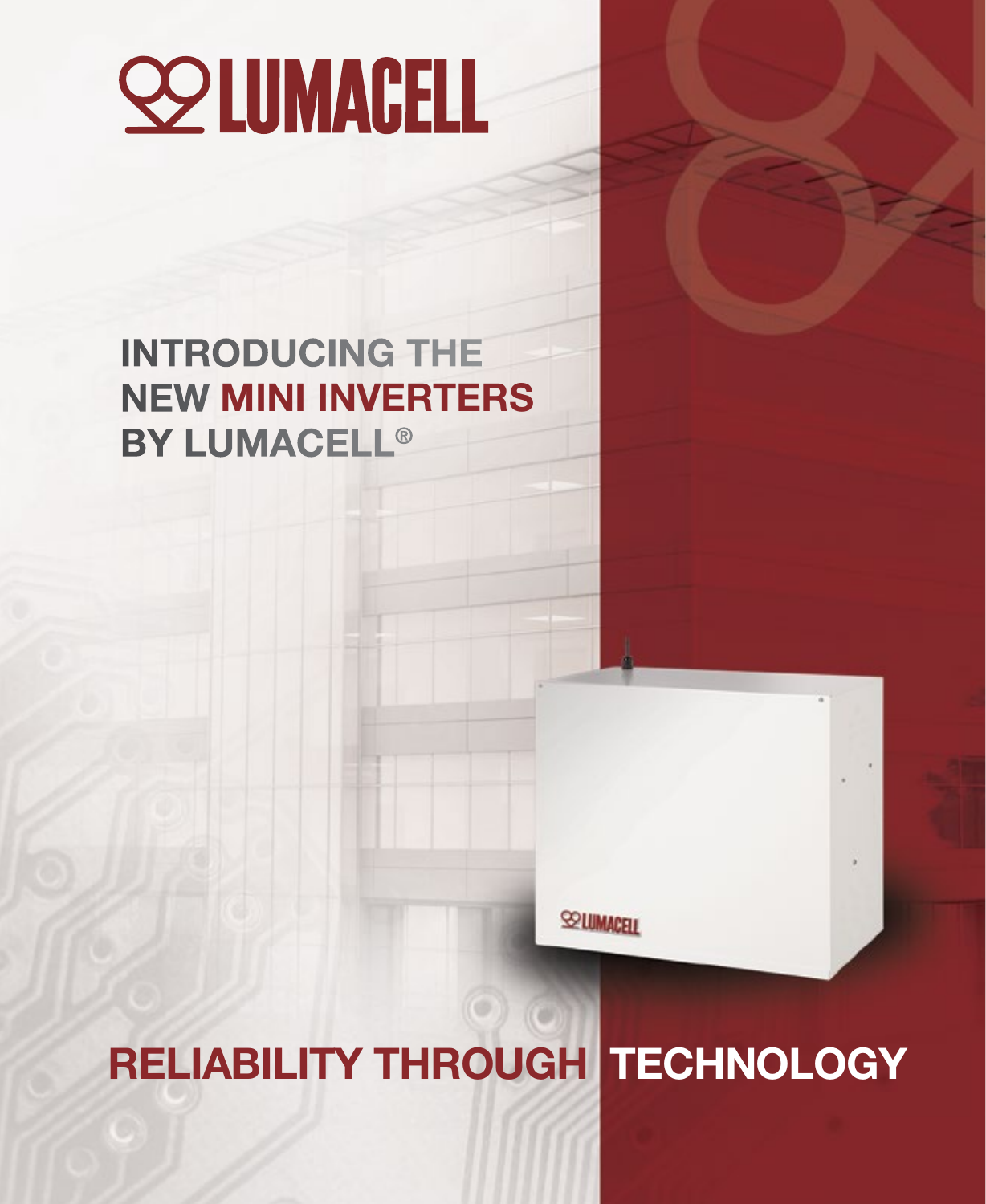## MAXIMIZE EFFICIENCY AND RELIABILITY WITH MINI INVERTER EMERGENCY POWER

As LED technology increases the efficacy of emergency lighting systems and decreases energy requirements, one Mini Inverter can supply power to an entire floor or large area when main power fails. A Mini Inverterpowered emergency lighting system requires fewer units and consumes less energy, making it an ideal choice for dependable, economical emergency power.

In commercial and harsh industrial environments, Lumacell ® is known for durable, dependable specification-grade emergency lighting and exit signs. Lumacell ® manufacturing and production operations in Canada ensure optimal lead time, service, and quality built in at every step.

#### Discover the Advantages of Mini Inverters

One Mini Inverter can power multiple remote fixtures. The Lumacell ® Mini Inverter provides 300W to 1440W of emergency power to exit signs and emergency lighting equipment for 30 minutes. One Mini Inverter fits in a small space and provides power to many remote fixtures, offering system flexibility. Additional Mini Inverters can be added exactly where needed to streamline the emergency lighting system. In large buildings, instead of requiring one large central emergency power system, Mini Inverters can be installed on each floor, optimizing space.

Existing fixtures can function as emergency lighting with a Mini Inverter. As an alternative to separate emergency lighting fixtures, normally-on light fixtures can be connected to the Mini Inverter so they will function in an emergency. For specifiers who wish to preserve a design aesthetic in high-visibility areas, this option is extremely valuable.

LED fixtures and most light sources run at 100% power in an emergency. With less than 1 second of transfer when power fails, the Mini Inverter provides 100% power/lumen output, making it ideal for LED fixtures. The Mini Inverter allows fixtures to be on, off, switched or dimmed (TRIAC dimming), and can be used with most light sources except HID.

**COLUMAGELL**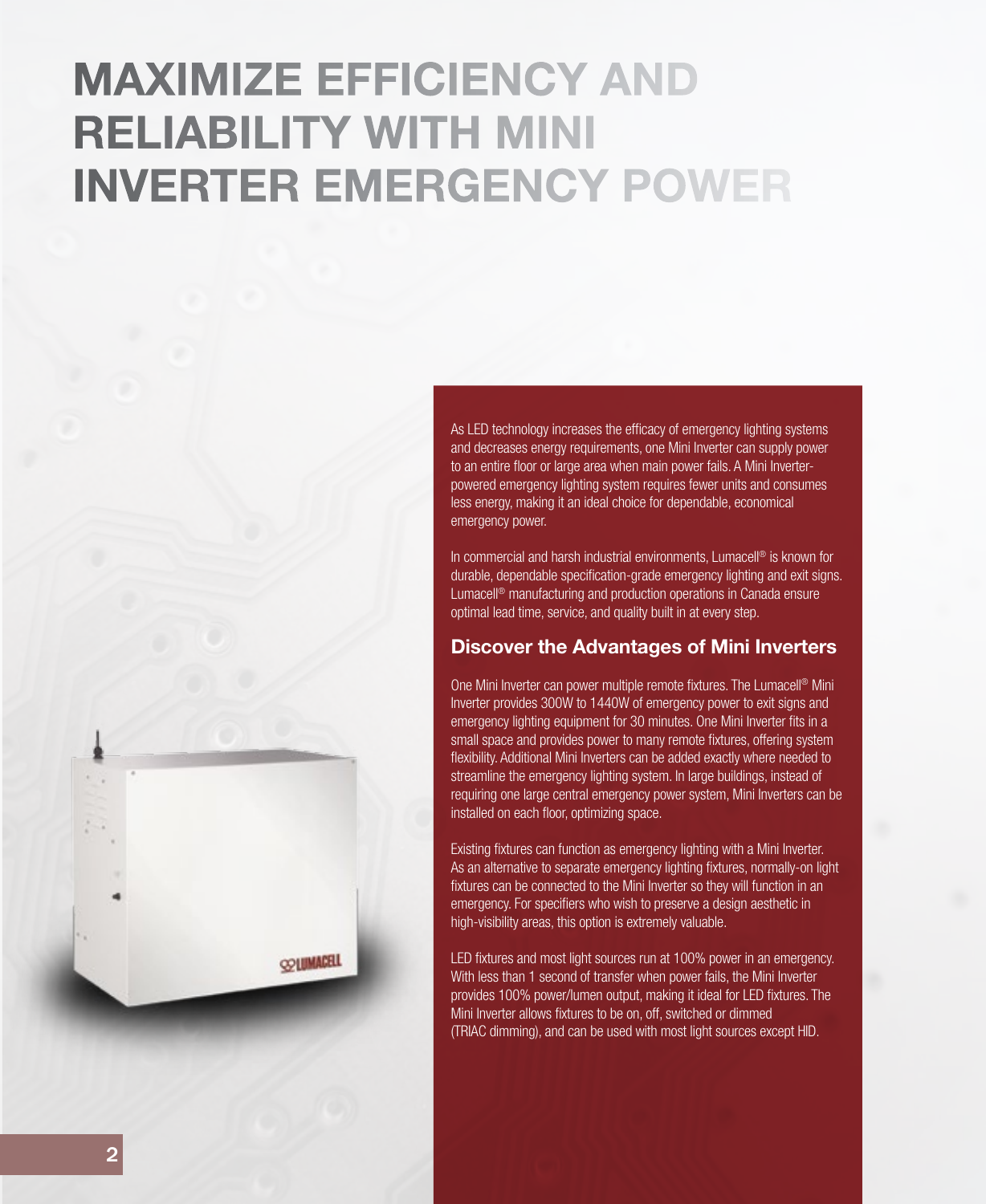#### In an emergency, rest assured that the Mini Inverter is ready to power the emergency lighting system.

For additional reliability, the Nexus® monitoring and network management system can be connected to the Mini Inverter. Nexus® provides real-time assurance that the entire emergency lighting and exit sign system is ready for maximum safety and security.

Designed and manufactured for North American safety standards. Each Mini Inverter is cUL Listed and meets CSA141-15, and must pass strict in-house quality testing for North American standards. Lumacell<sup>®</sup> Mini Inverters use a long-life, maintenance-free, lead acid battery for reliability. Fully-featured self-diagnostics test all connected loads and batteries to ensure that when the main power fails, the emergency lighting system will be on.

Nexus® real-time monitoring system compatibility provides increased system reliability. The Mini Inverter is compatible with the Nexus<sup>®</sup> realtime monitoring and network management system, allowing inverterpowered exit signs and emergency lighting (including LED fixtures) to be managed using wireless communication and building automation. Diagnostics, monthly and annual functional tests required by building codes, maintenance logs, and compliance reports can all be run with the Nexus® system. Nexus® monitors total load on the mini-inverter from a central control unit. For locations interested in LEED certification and sustainability, the Nexus® system can contribute to achieving those objectives.

## RELIABILITY THROUGH TECHNOLOGY

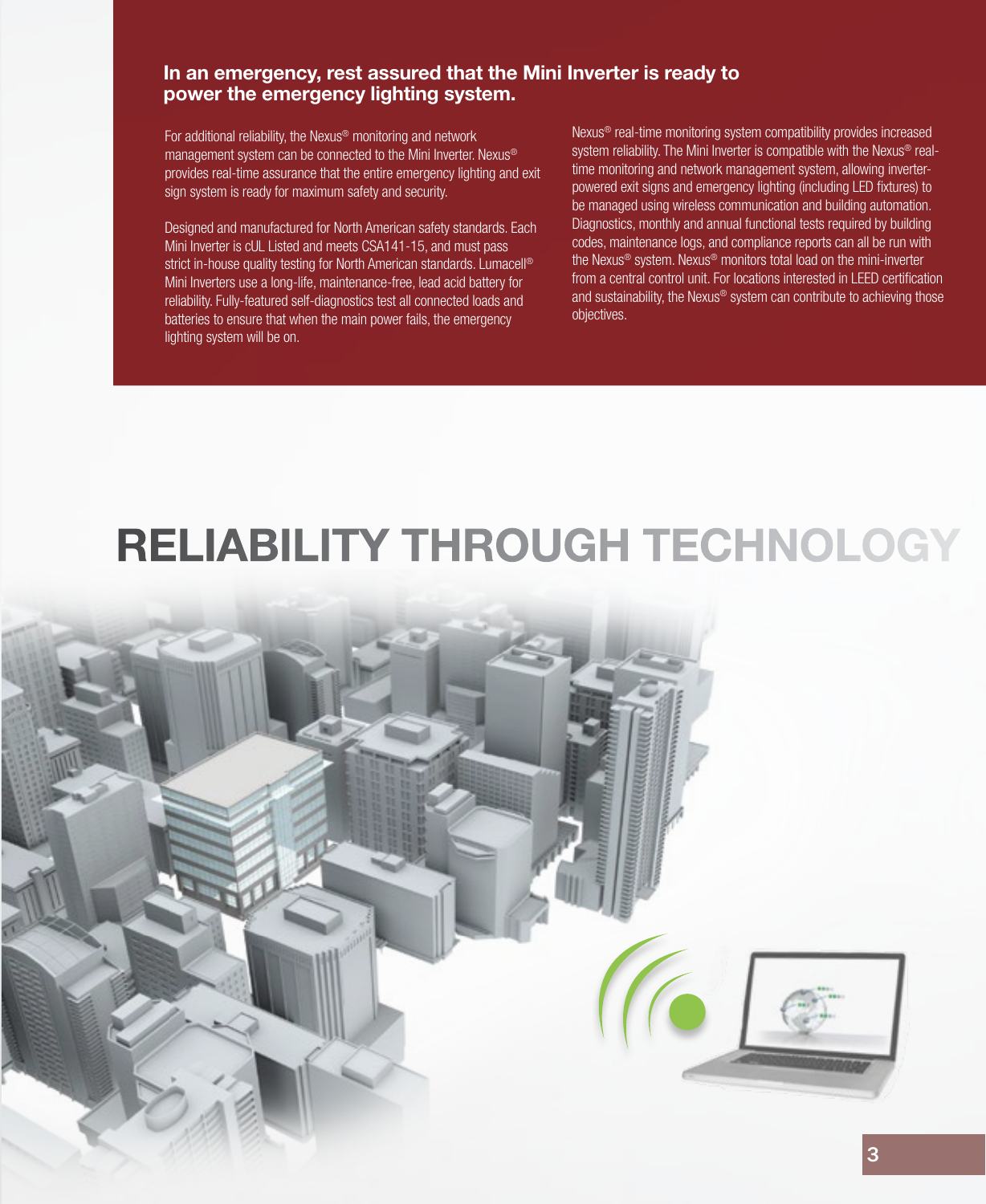## CHOOSING THE RIGHT BACKUP POWER SYSTEM

Back-up power can be provided in many ways. However, even though certain methods are suitable for critical applications, they may not be suitable for Emergency Lighting. This is because an Emergency Lighting system has unique load characteristics. Since Emergency Lighting is a critical life safety installation, it must be designed with its specific load characteristics in mind. Mini Inverter systems are specifically designed to provide emergency power for Emergency Lighting systems in a power failure.

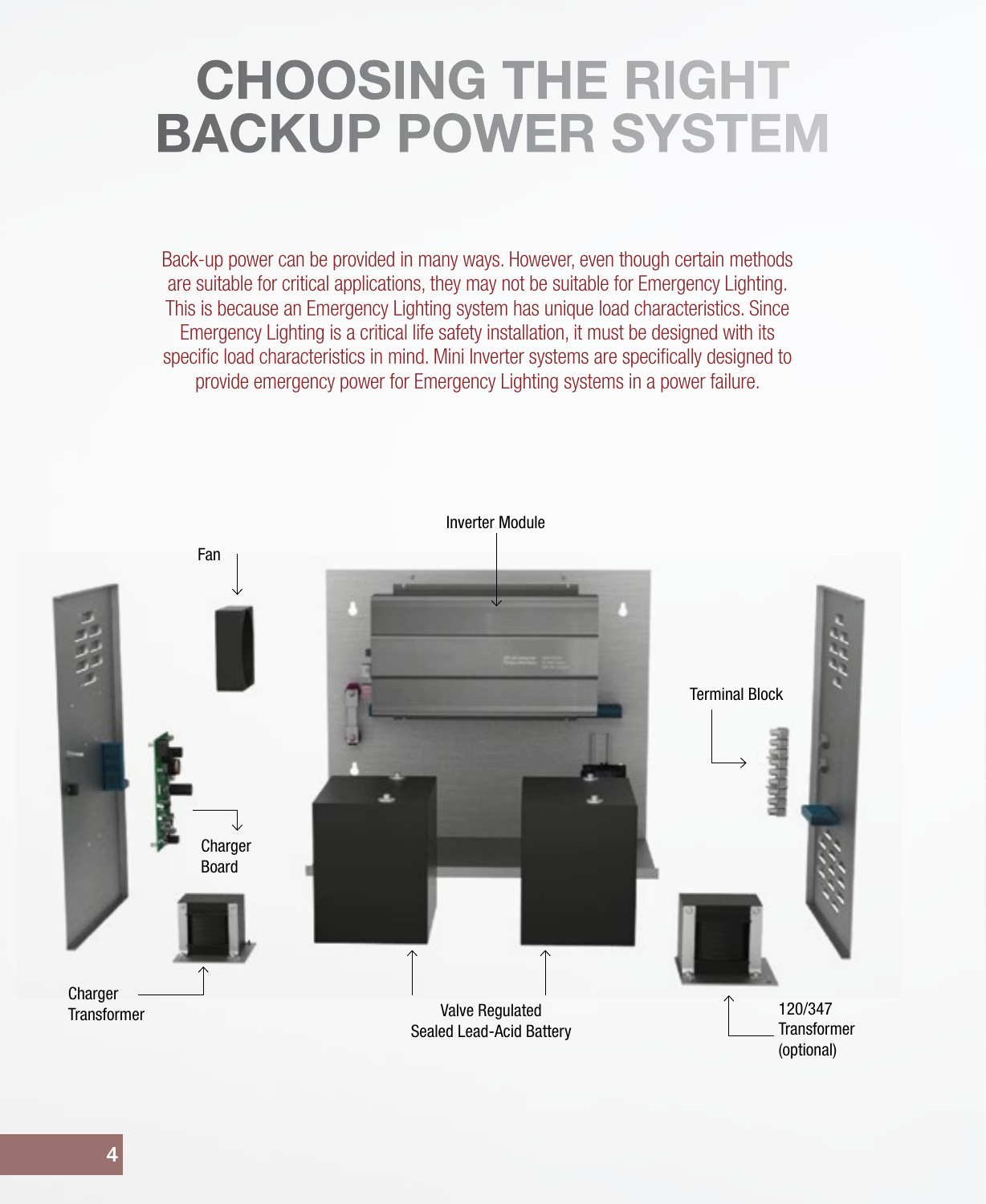## MINI INVERTER FEATURES & **BENEFITS**



#### FEATURES

#### Self-Diagnostics/Self-Testing

The diagnostic/charger is a fully self-contained, fully automatic microcontroller- based system. Any fault condition causes a status LED indicator to blink, identifying the nature of the fault. Every 30 days, the sequence generator will generate a command to energize the transfer relay for a variable test period based on code requirements (1 minute each month, 10 minutes after 6 months, and 30 minutes after 12 months).

#### System Design

Inverter and charger modules utilize highly reliable solid state electronics.The modules feature input and output protection, and they measure and limit their own current.

#### **Capacity**

Capacity is available starting at 300W up to 1440W in 120V and 347V (347V not available in 300W)

#### True Sine Waveform

Using a solid-state, pulse width modulation (PWM) inverter, Mini Inverter systems produce pure sinusoidal output waveform with less than 5% Total Harmonic Distortion (THD) for linear loads.

#### Nexus Monitoring System

The Mini Inverter is compatible with Nexus®, a real-time monitoring system that manages the status of the total load on the mini-inverter from a central control unit. Nexus® runs diagnostics, performs required monthly and annual functional tests as per Building Codes, generates maintenance logs and runs compliance reports.

#### **BENEFITS**

#### Code Compliance

Reduces testing/service time for a minimal maintenance cost, while ensuring that local safety codes are met, and provides system reliability in a power failure condition.

#### **High Performance**

The Mini Inverter is a rugged, easy-to-maintain system with exceptional performance for emergency lighting use. It offers overload performance without the need to over-specify the rating.

#### Versatile Applications

Mini Inverter systems can be used in almost every type of building, and are ideal for architecturally sensitive applications or when maintenance costs and testing of individual unit equipment becomes significant. The smaller unit size of the Mini Inverter allows more flexibility and minimizes testing. It can be installed at a distance, offering the opportunity to hide the unit from view and maintain the architectural design by powering normally-on luminaires.

#### Maximum Light Output

The Mini Inverter will deliver 100% power / lumen output of the fixture up to the specified run time. It is compatible with all fluorescent ballast, LED drivers or incandescent light sources.

#### Reliability Through Technology

Nexus® allows for maintenance time and cost savings, and ensures that the emergency lighting fixtures will perform when needed. Nexus® can contribute to LEED certification and support sustainability objectives.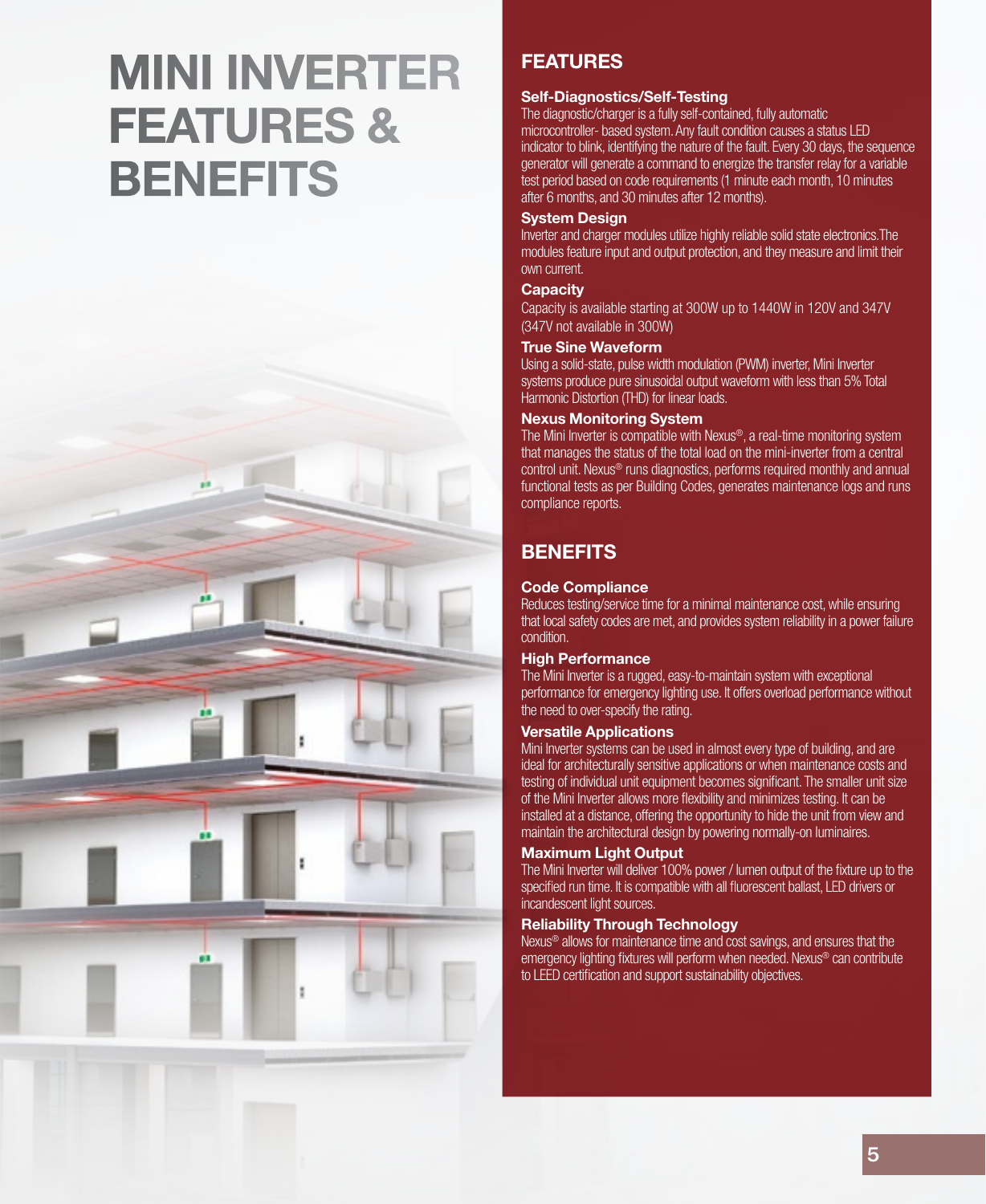| Type:             |  |
|-------------------|--|
| Project/Location: |  |
| Contractor:       |  |
| Prepared By:      |  |
| Date:             |  |
| <b>Model No.:</b> |  |
|                   |  |

# INTERNATION<br>Interruptible Unit Equipment<br>Interruptible Unit Equipment

Mini Inverter

Series

The Mini-Inverter is a cUL Listed stand-alone pure sine wave output inverter designed to provide power to designated emergency lighting fixtures. In a power loss situation, it will supply power from the onboard battery supply.

The Mini-Inverter works in conjunction with incandescent, LED, and fluorescent fixture types and will automatically run switched, normally-on, or normally-off designated emergency fixtures.

The **Mini-Inverter** is ideal for applications requiring an emergency source for lighting arrangements that utilize multiple lamp and fixture types and is available in surface mount and comes with a one year warranty and nine-year pro-rata battery warranty

#### FEATURES

- Lamps operated: Incandescent LED, fluorescent lamps and ballast combinations, including TRIAC dimmable ballasts
- Components: High-efficiency pure sine wave inverter
- Temperature-compensated charger 12V oversized Valve Regulated Lead Acid (VRLA) battery
- Construction: 18-gauge steel for 300W & 600W/ 14-gauge steel for 1000W & 1440W
- Emergency lighting supplied from one convenient, reliable source
- Input/Output voltage 120/120V 60Hz or 347/347V 60 Hz
- Replaceable output fuse protection
- Valve Regulated Lead Acid (VRLA) battery provides long-life and is maintenance free
- Line voltage allows for remote mounting of emergency fixtures at distances up to 1000 feet
- Low Battery Voltage Disconnect
- Unit comes standard with electonic lockout and brownout circuits
- Meets or exceeds all National Electrical Code and Life Safety Code Emergency Lighting Requirements.
- Cabinet in factory white powder-coat paint finish
- May accept load to it's full capacity when load feature power factor of 0.9 or more face
- Non audible auto-test is standard.
- Nexus® system interface available

www.lumacell.com

www.lumacell.com

- Standard lighting control override for 0-10V dimming systems
- Meets or exceeds the requirements of CSA 141-15



#### TYPICAL SPECIFICATIONS

new product

Emergency lighting shall be provided by inverter unit equipment designed to operate designated incandescent, fluorescent and LED fixtures on emergency power at their full nominal lumen rating during the full 30 minute emergency discharge cycle. System output will be rated at \_\_\_\_\_ watts for 30 minutes and provide fused output connections to the load. The system's voltage rating shall be **WAC** input/output nominal. The inverter unit shall allow for fused connected emergency fixture(s) to be normally on, normally off, switched or dimmed without affecting lamp operation during a power failure.

Upon utility power loss, the inverter unit shall deliver 100% of its rated output to the emergency fixtures regardless of the local switch or dimmer (TRIAC) position, and will provide power to emergency fixtures at distances of up to 1000 feet. The housing shall be manufactured using 18-gauge steel for 300W & 600W/ 14-gauge steel for 1000W & 1440W with a white baked-on powder coat paint finish.

The unit's electronics shall include a self-contained inverter section with a fully automatic, thermal-compensating variable-rate battery charger, AC lockout feature, low battery voltage disconnect, overload, short circuit and brownout protection as standard. The unit shall utilize a sealed lead acid battery with a 10-year design life. The inverter system shall be cUL Listed and labeled. The unit shall be covered under a 1-year warranty on the electronics and battery and a 9-year pro-rata warranty on the battery. It shall meet or exceed the requirements of CSA 141-15.

#### SPECIFICATIONS

| <b>TRANSFER TIME:</b> less than 1 second                   |  |  |  |  |  |
|------------------------------------------------------------|--|--|--|--|--|
| <b>VOLTAGE REGULATION ON EMERGENCY:</b> $+/- 3\%$          |  |  |  |  |  |
| <b>FREQUENCY REGULATION ON EMERGENCY:</b> 60 Hz +/- 1%     |  |  |  |  |  |
| <b>LOAD POWER FACTOR RANGE:</b> 0.9 leading to 0.9 lagging |  |  |  |  |  |
| <b>OPERATING TEMPERATURE:</b> 20° TO 30°C (68° TO 86°F)    |  |  |  |  |  |

#### WARRANTY

All Lumacell<sup>®</sup> inverter products receive 100% quality inspection before shipment to insure proper and satisfactory operation. When operated under normal conditions,, Lumacell<sup>®</sup> inverter products will provide years of dependable service. This unit is backed by a complete 1-year warranty against defects in material or workmanship, and a 9-year prorata battery warranty.

The inverter unit shall be **Lumacell<sup>®</sup>** model: \_\_\_\_\_\_\_\_\_\_\_\_\_\_\_\_\_\_\_\_\_\_\_.

#### ELECTRICAL CHARACTERISTICS & DIMENSIONS

| <b>POWER</b>  |               | <b>MAX INPUT</b><br><b>RATING</b> | <b>SINE</b> | <b>INSTALLATION</b> |     | <b>CABINET</b> | NO. OF<br><b>DIMENSIONS</b> |                | <b>WEIGHT</b> |           | <b>WEIGHT W/O</b><br><b>BATTERY</b> |          |
|---------------|---------------|-----------------------------------|-------------|---------------------|-----|----------------|-----------------------------|----------------|---------------|-----------|-------------------------------------|----------|
| <b>RATING</b> | <b>120VAC</b> | 347VAC                            | <b>WAVE</b> |                     | W'  | H"             | יח                          | <b>BATTERY</b> | <b>120V</b>   | 347V      | <b>120V</b>                         | 347V     |
| 300W          | 3.10          | n/a                               | Pure        | Wall                | 27' | 12.25"         | 7.25"                       |                | 55 lbs        | n/a       | 30 lbs                              | n/a      |
| 600W          | 3.00          | 2.30                              | Pure        | Wall                | 24" | 20.25"         | 10.5"                       |                | 105 lbs       | $117$ lbs | 55 lbs                              | $67$ lbs |
| 1000W         | .60           | 3.60                              | Pure        | Wall                | 24  | 20.25"         | 14.5"                       |                | 150 lbs       | 169 lbs   | 70 lbs                              | 89 lbs   |
| 1440W         | 15.00         | 5.00                              | Pure        | Wall                | 24  | 20.25'         | 14.5"                       |                | 190 lbs       | $214$ lbs | 75 lbs                              | 99 lbs   |



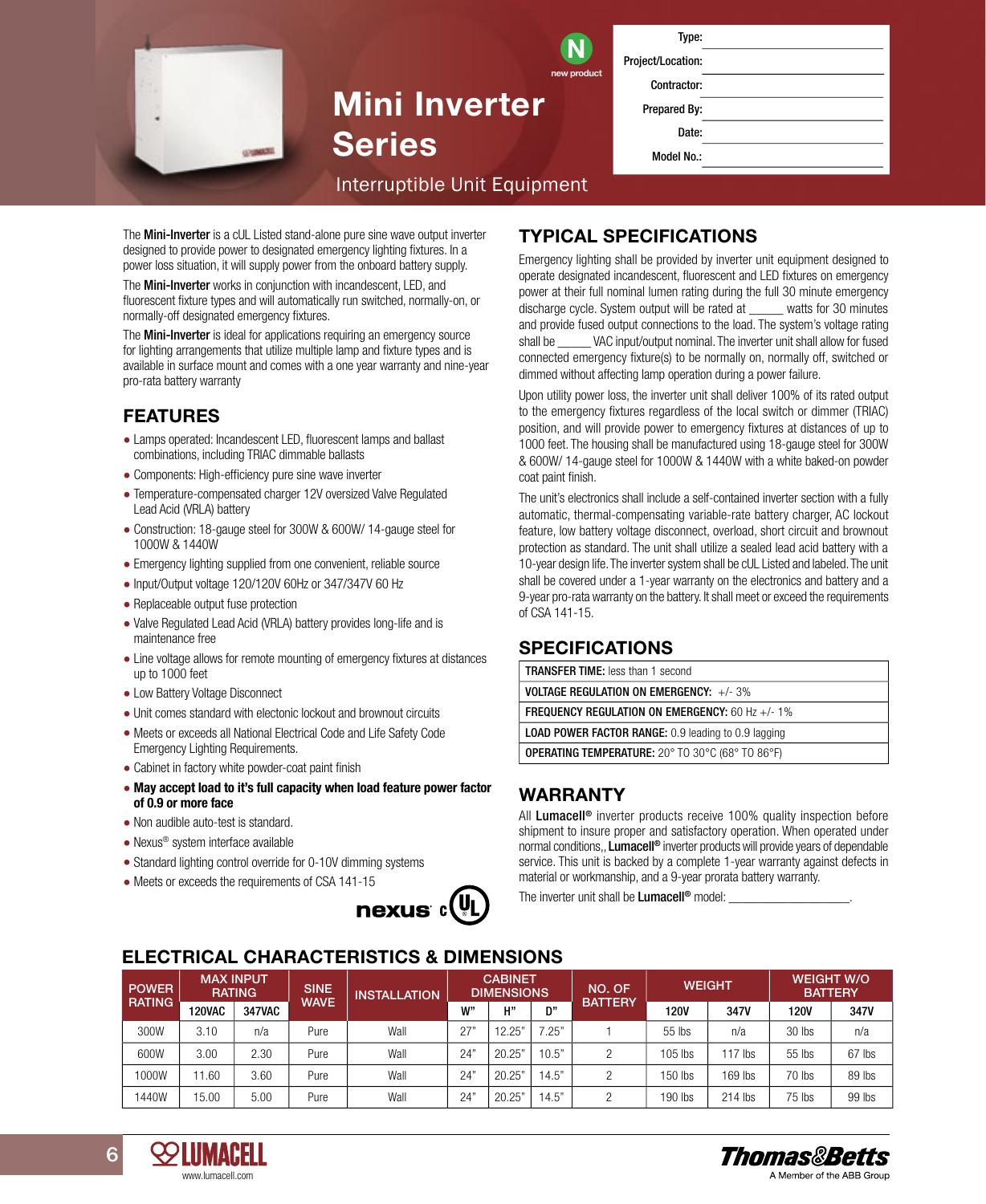| Type:             |                              |  |
|-------------------|------------------------------|--|
| Project/Location: | new product                  |  |
| Contractor:       |                              |  |
| Prepared By:      | <b>Mini Inverter</b>         |  |
| Date:             |                              |  |
| Model No.:        | <b>Series</b>                |  |
|                   | Interruptible Unit Equipment |  |

#### WIRING DIAGRAM



#### POWER CONSUMPTION AND UNIT RATING

| <b>MODEL NUMBER</b> | <b>AC SPECS</b> |                    | EMERGENCY POWER AVAILABLE FOR LOAD |      |      |      |      |  |
|---------------------|-----------------|--------------------|------------------------------------|------|------|------|------|--|
|                     |                 |                    | 30MIN                              | 1H00 | 1H30 | 2H00 | 4H00 |  |
| LMI-300             | 120Vac          | $3.10 / A$ mps     | 300W                               | 175W | 125W | 100W | 50W  |  |
| LMI-600             |                 | $6.00 / 2.30$ Amps | 600W                               | 350W | 250W | 200W | 100W |  |
| LMI-1000            | 120 / 347Vac    | 11.60 / 3.60 Amps  | 1000W                              | 585W | 415W | 330W | 165W |  |
| LMI-1440            |                 | 15.00 / 5.00 Amps  | 1440W                              | 842W | 600W | 480W | 240W |  |

#### ORDERING INFORMATION

| <b>SERIES</b>         | <b>CAPACITY</b>                                                      | <b>VOLTAGES IN/OUT</b>                                | <b>DIAGNOSTIC FEATURES</b>                                                                                                                                                                                                                                                          | <b>OPTIONS</b>                                                                                                                                               |
|-----------------------|----------------------------------------------------------------------|-------------------------------------------------------|-------------------------------------------------------------------------------------------------------------------------------------------------------------------------------------------------------------------------------------------------------------------------------------|--------------------------------------------------------------------------------------------------------------------------------------------------------------|
| <b>LMI</b> $=$ Series | $-300 = 300W$<br>$-600 = 600W$<br>$-1000 = 1000W$<br>$-1440 = 1440W$ | $-1$ = 120/120VAC, 60 Hz<br>$-3$ = 347/347VAC, 60 Hz* | <b>Blank</b> = Auto-Diagnostics, non-audible*<br>-AT = Auto-Diagnostics, audible*<br><b>-NAT</b> $=$ No Diagnostics<br>-NEX= Nexus <sup>®</sup> wired system interface**<br>-NEXRF= Nexus <sup>®</sup> wireless system interface**<br>* Minimum load required: 10% of unit capacity | $-LC =$ Line cord (120V only)<br><b>-SAC</b> = Service alarm contact<br><b>-TL</b> = Cord and twist lock plug (120V only)<br>$-T3$ = Time delay (15 minutes) |
|                       |                                                                      | * Available only with 600W, 1000W & 1440W             | ** Please consult your sales representative                                                                                                                                                                                                                                         |                                                                                                                                                              |

EXAMPLE: LMI-1440-1





 $\mathbf{7}$